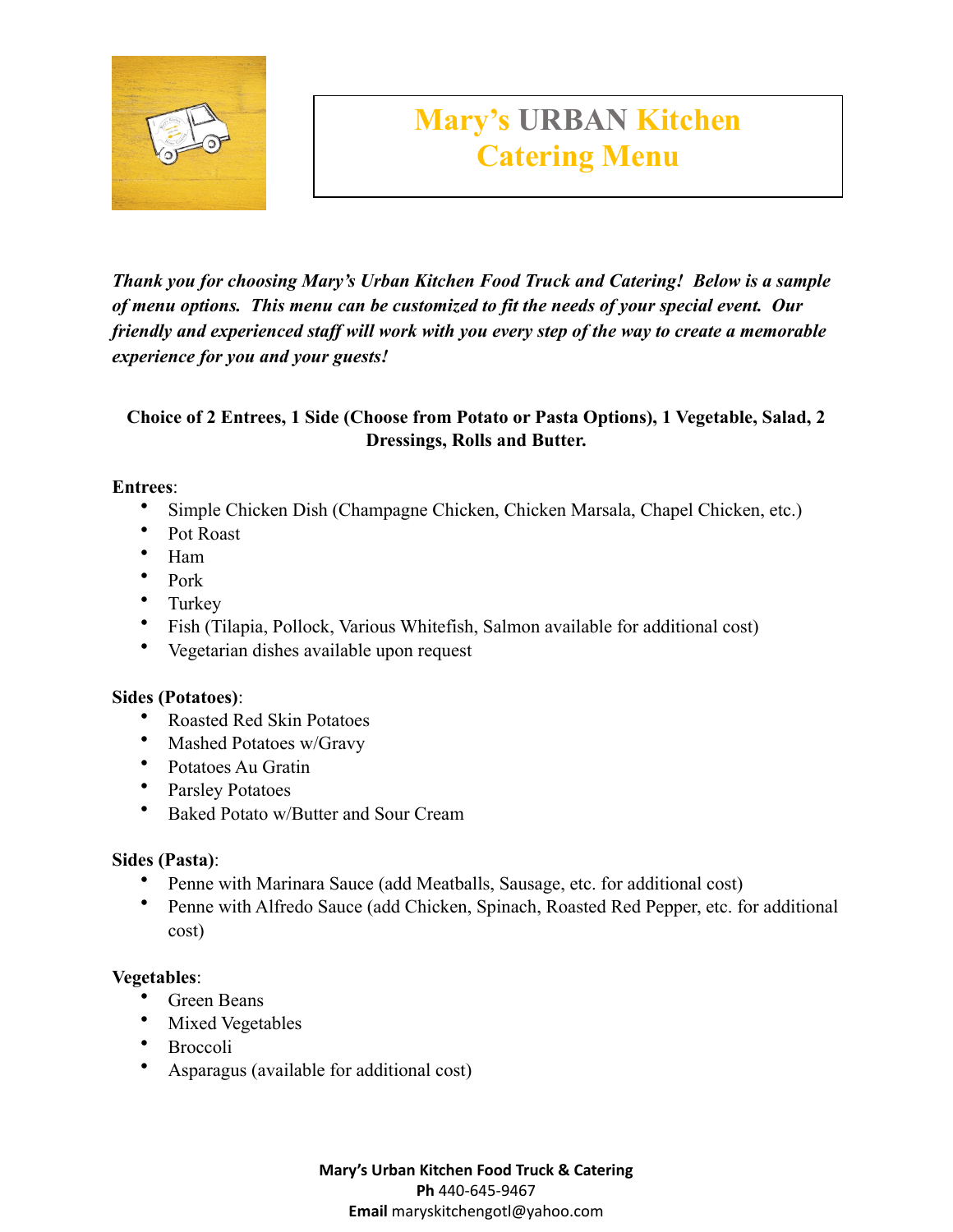**Appetizers:** Additional price per person. Prices will vary, depending on market price.

- Fruit Display
- Charcuterie Boards
- Assorted Cheese & Crackers
- Fresh Vegetables
- Stuffed Mushrooms
- Shrimp Cocktail

**Stations:** (For an additional cost)

- Carving Station Let us carve a delicious entree of your choice in front of your guests.
- Sauté Station Take the menu to a whole new level with an experience your guests will be sure to enjoy. Let us sauté their chosen ingredients right before their eyes!

## *With so many delicious options, it can be difficult to choose! Below are some of our favorite curated menus from past events.*

*All menus include salad, dressing, rolls and butter:*

## **Sample Menu #1**

Baked Penne with Mozzarella and Tomato Sauce Roast Beef, Baked Penne with Mozzarella, Mashed Potatoes w/Gravy and Seasonal Vegetables

## **Sample Menu #2**

Baked Chicken with Roasted Red Potatoes and Seasonal Vegetables Smoked Pork Loin, Roasted Red Potatoes and Seasonal Vegetables Roast Beef, Baked Chicken, Choice of Potato and Seasonal Vegetables

## **Sample Menu #3**

Roast Beef, Smoked Pork Loin, Baked Penne with Marinara Sauce, Choice of Roasted or Mashed Potatoes with Gravy, and Seasonal Vegetables

**\*\*All prices are per person. A 20% gratuity will be added to all Catering of 25 or more.**